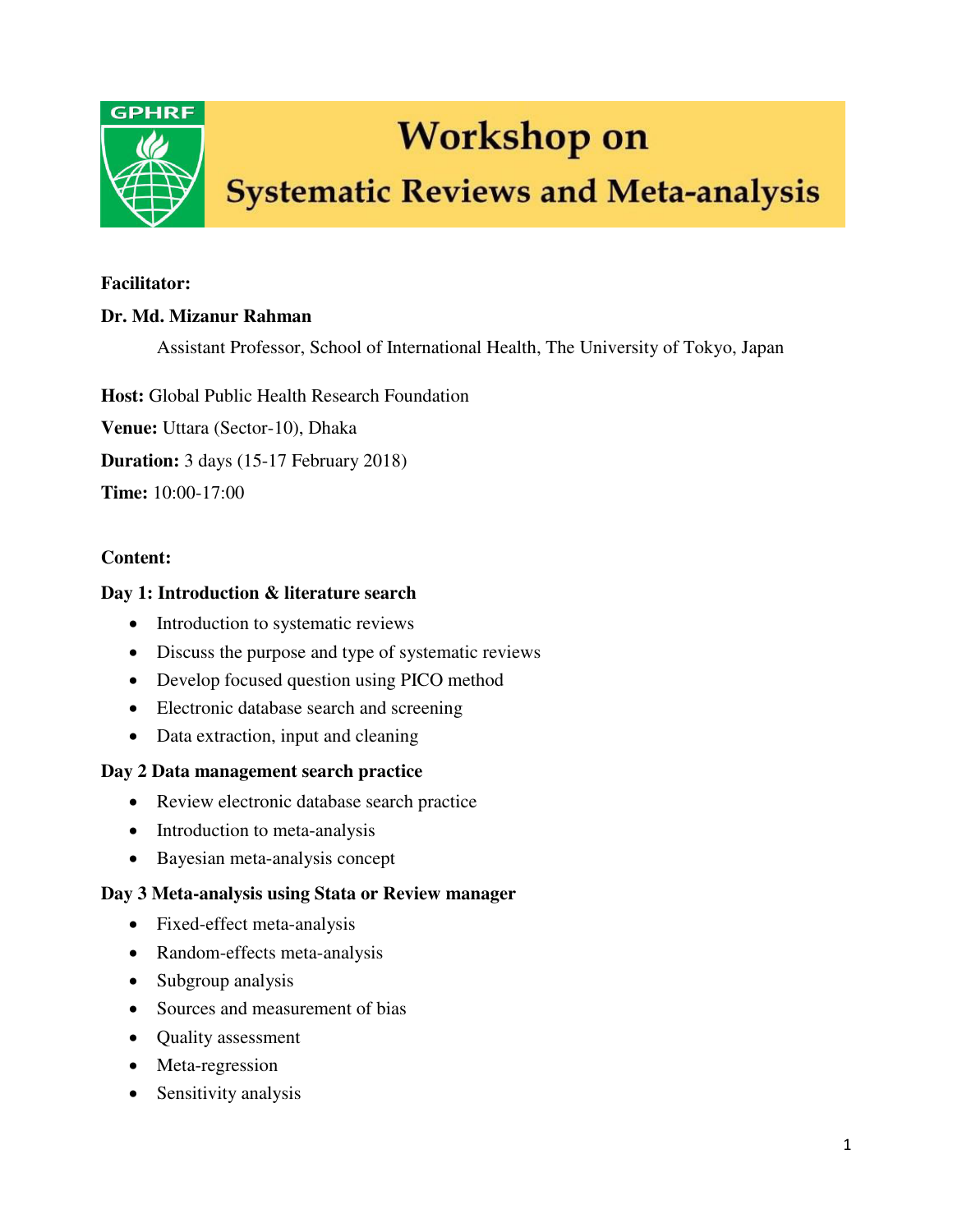• Bayesian meta-analysis

# **NB: Participants are required to bring a laptop to class with EndNote and Stata (version 11 or more) installed.**

### **Description:**

Due to exponentially growing scientific literature, it is critical to synthesize reliable research for evidence-based decision making. Systematic reviews play a vital role for providing updated and reliable synthesis of established evidence. This three-day course covers from fundamental understanding to providing a step-by-step guidance on how to independently conduct a systematic review and meta-analysis. The course covers key topics including developing a focused question and research protocol according to PICO method, literature search and screening, data management and extraction, quality assessment of studies, meta-analytic methods, assessment of bias and heterogeneity, and report writing. The course also presents basic statistical methods such as selection of models for qualitative and quantitative meta-analysis, fixed and random-effects models, subgroup analysis, source of bias, and meta-regression. Participants will have the opportunity to gain practice experience by conducting practical tasks and by the end of the course, they will gain necessary skills to conduct their own high quality systematic review and meta-analysis.

**Course fee:** BDT 4,000 for students and BDT 6,000 for professionals and others (including lunch and snacks). **Please call to Administrative Officer of GPHRF before making a payment (01797- 438889)**. Course fee is non-refundable.

# **Learning Objectives**:

- Understand the rationale for conducting a systematic review and meta-analysis
- Understand the process related to steps in conducting systematic reviews and meta-analysis
- Be able to formulate a research question and protocol using the PICO framework
- Understand different methods of information and data synthesis based on qualitative and/or quantitative evidence
- Identify, access, and perform literature search using key sources
- Use bibliographic reference-manager software programs to manage studies
- Perform screening of articles according to PRISMA guidelines
- Develop and use a data extraction form to extract relevant outcomes
- Assess quality and validity of studies using a standardized quality appraisal form
- Identify and consider potential sources of bias and heterogeneity within and between included studies